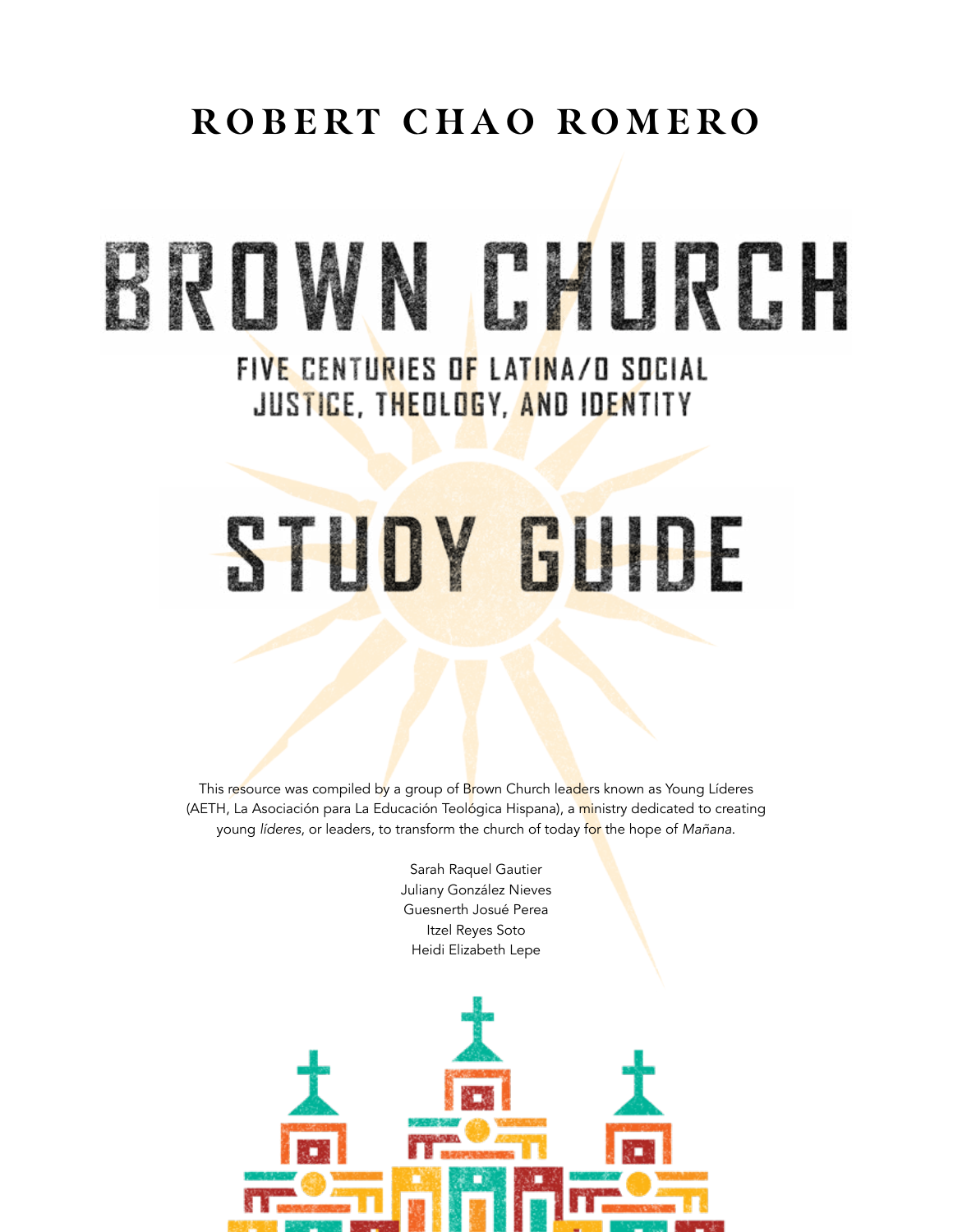#### **Introduction**

- **1.** This chapter introduces us to the concept of Brown as a way to understand Latinidad. How do the definitions of Brown, Brown Church, and Brown Theology inform a positive reframing of Christianity? Can this reframing influence Latino Christians only, or does it help with understanding Christianity overall?
- **2.** Early in this chapter, Dr. Chao Romero introduces the concept of *spiritual borderlands*. How does this concept help us understand the tension felt by Brown Christian students? Have you ever felt like you have been in your own spiritual borderlands?
- **3.** The Brown Church has a long history, though the term is new. Why is it important to explore the history of the Brown Church? How can discussing often-ignored histories help us understand more about ourselves? Why is it important to remember and recover our past?
- **4.** Dr. Chao Romero writes, "When God chose to dwell among us, to take on human flesh, and to make our suffering his own, he chose to be *Brown*" (p. 16). What does it mean that when God chose to dwell among us, God did so in the form of a Brown person? How can that understanding enrich our own relationship with God?
- **5.** What is your understanding of social justice and the mission of the church?

#### **Chapter 1: El Plan Espiritual de Galilee**

- **1.** This chapter makes a contrast between the Galileans of Jesus' day and Chicana/os in the United States. How does Dr. Chao Romero compare and contrast both groups? Have you seen any of these parallels in your communities?
- **2.** Dr. Chao Romero writes that "to change the system, Jesus had to start with those who were excluded from the system" (p. 37). How did Jesus' ministry work to change the system? How do we identify those who are excluded in our current systems in order to change those systems?
- **3.** Using New Testament analogies, Dr. Chao Romero defines three common approaches to oppressive systems: compromise (Sadducees), assimilation (Herodians), and withdrawal (Essenes). How does he compare those postures to the ones currently assumed by the Latina/o community? What have been your personal experiences with these approaches?
- **4.** Dr. Chao Romero states, "Although the good news of Jesus is for the whole family, it goes first to the poor and all those who are marginalized," and he affirms that God has a "preferential option" for the disenfranchised. What does it look like for us to love everyone equally, while displaying special concern for the vulnerable?
- **5.** In this chapter, Dr. Chao Romero introduces the idea of *misión integral* as defined by Padilla and Escobar. How does misión integral help articulate the different needs of the body of Christ? How does misión integral tend to the different needs of our communities?

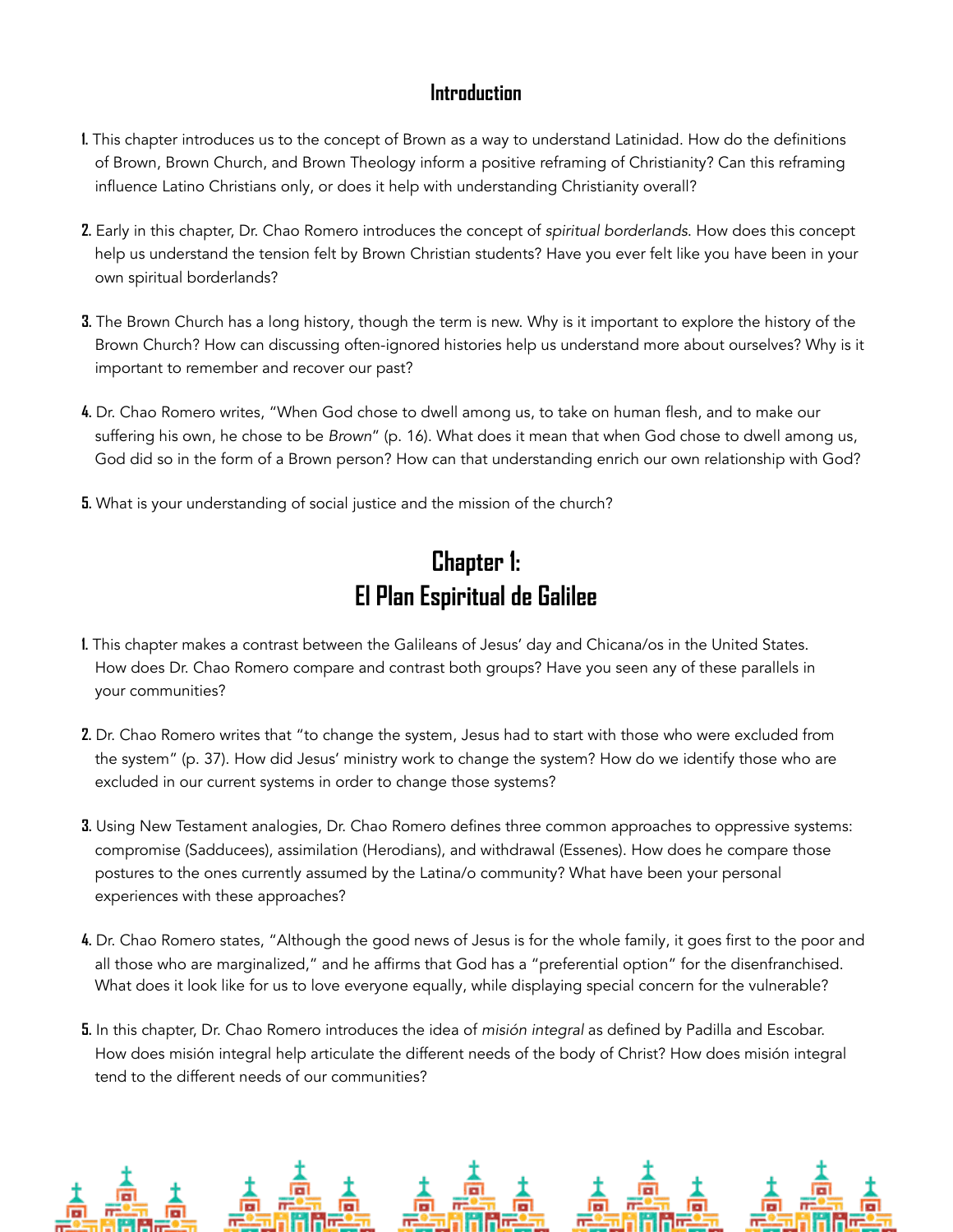#### **Chapter 2: Las Casas, La Virgen de Guadalupe, and the Birth of the Brown Church**

- **1.** Dr. Chao Romero mentions Paolo Freire's concept of *concientización*, the "experience of becoming awakened to the reality of injustice in the world." How do you think one becomes *concientizada/o*? Can you recall a specific moment in your life when you gained *concientización* about a specific issue? What were your initial feelings? Were any of your life patterns altered as a result of this *concientización*?
- **2.** How does Dr. Chao Romero complicate Bartolomé De Las Casas even though he calls him the "father of the Brown Church"? Is it possible to acknowledge the contributions of historical figures despite their flaws?
- **3.** According to Dr. Chao Romero, "The Laws of Burgos gave birth to legal racism in the Americas." What were some of the characteristics of such laws, as mentioned in this chapter? Can you think of any contemporary laws that perpetuate racism? How can grouping diverse peoples together facilitate racism?
- **4.** Dr. Chao Romero makes it a point to highlight that *El Requerimiento* legally codified imperialism in Latin America. How did *El Requerimiento* wrongly interpret Scripture? Did that make the church complicit in imperialist structures, especially in Latin America? Does that in any way inform the way the church approaches evangelistic endeavors today?
- **5.** When discussing La Virgen de Guadalupe, Dr. Chao Romero states, "La Virgen points us to Christ, and she has been a powerful symbol of the fact that God loves the indigenous people of Mexico and is their protector" (p. 70). What has been your understanding of La Virgen de Guadalupe? How might you relate to La Virgen as a manifestation of God's love for indigenous Christians?

### **Chapter 3: Multicultural Voices of Colonial Resistance**

- **1.** Dr. Chao Romero mentions that idolatry lies at the foundation of the caste system. How does idolatry conflate Christianity and the caste system? Have you seen Christianity conflated with other evils in the world?
- **2.** Compare and contrast Garcilaso de la Vega and Felipe Guaman Poma de Ayala. How were their visions of indigenous autonomy similar?
- **3.** Dr. Chao Romero asserts that Sor Juana challenged Christological thoughts of leading male theologians. How did her story challenge the church to think of women as equal? Can you think of a person of faith and/or movement who defies the church today in similar ways?
- **4.** Why has the church traditionally viewed interdisciplinarity as a threat to Christianity? What do you think about studying other disciplines alongside theology?
- **5.** How do modern-day Brown Christians wrestle with detangling their faith in Jesus from colonial Christianity?

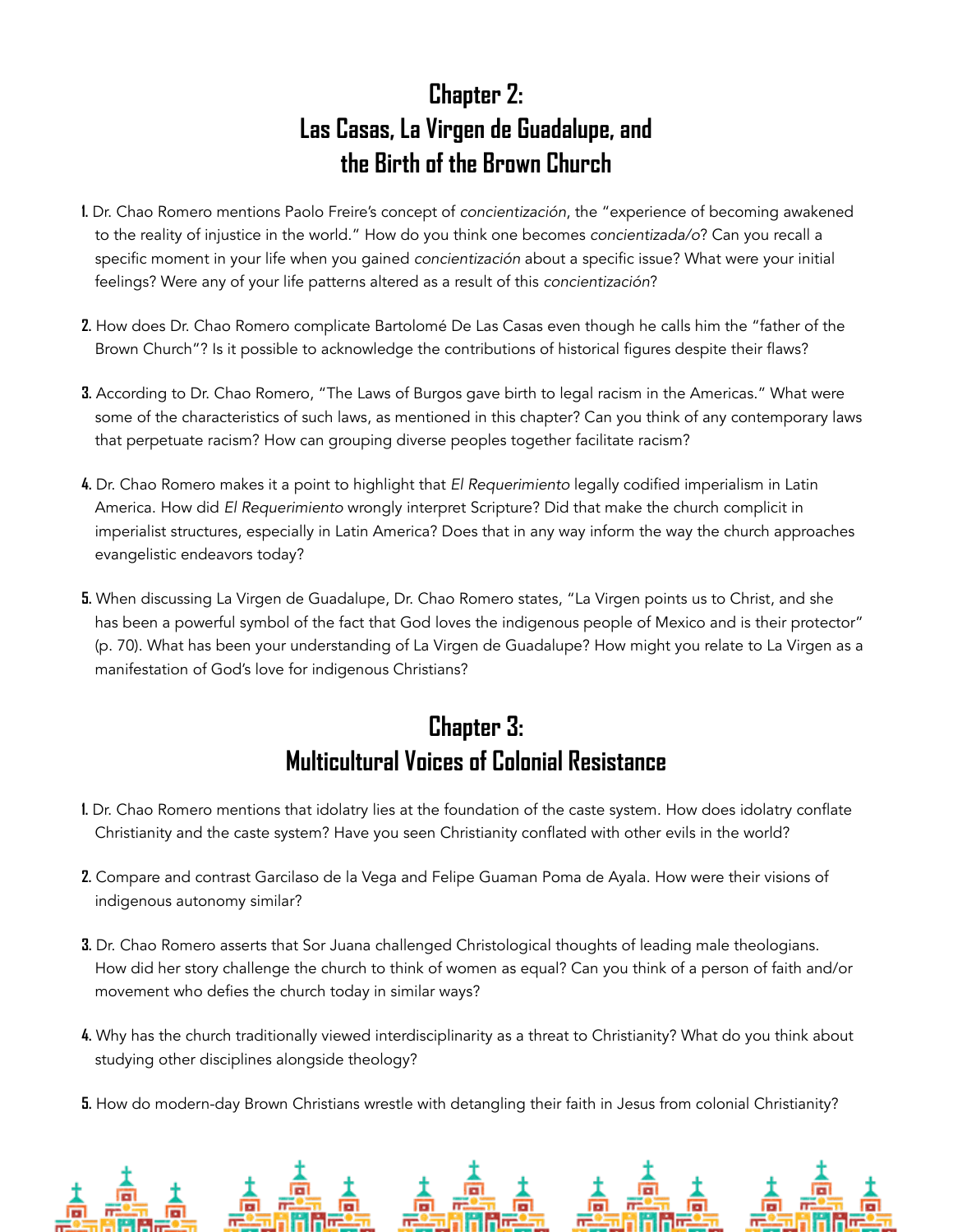#### **Chapter 4: Padre Antonio José Martínez, the U.S.-Mexico War, and the Birth of "Brown"**

- **1.** Dr. Chao Romero mentions that Manifest Destiny formed the backbone of US civil religion. How does Manifest Destiny distort the gospel? How do we still see this expressed in today's church?
- **2.** How did the Treaty of Guadalupe-Hidalgo create "Brown"? How did Latina/os, particularly of Mexican descent, acquire a liminal space in US society?
- **3.** How did Padre Martinez re-instill some of the practices that better connected the church with its Mexican roots?
- **4.** As you learn about the policies mentioned in this chapter, how do you see them impacting you or those around you?

#### **Chapter 5: The Spiritual Praxis of César Chávez**

- **1.** Dr. Chao Romero affirms that in the Mexican American and greater Latino community, our *abuelitas* (grandmothers) and *madrecitas* (mothers) are often our best theologians, using the term "Abuelita Theology." These powerful women are the key figures in our spiritual formation and hold the torch to initiate and invite us into a life of profound, living faith. How did Abuelita Theology influence the life of César Chávez from his early years to his time leading the United Farmworkers movement? How have you seen Abuelita Theology influence your own life or the lives of others?
- **2.** Dr. Chao Romero mentions the "radical uniqueness" of the United Farmworkers movement, which was a "creative fusion of popular Mexican Catholicism, traditional Catholic social teachings, and Alinsky-based community organizing methods" (pp. 129-30). What spiritual practices rooted Chávez and the United Farmworkers movement? What spiritual practices already root or can root your activism?
- **3.** Toward the end of Chávez's journey in activism, we see a change in which his principles that were once faith-rooted became self-centered. What two central principles of biblical teaching did Chávez ignore? How is our work in justice compromised when we ignore these principles, and how can we build a foundation to sustain the work of faith and activism?
- **4.** Although Chávez came from a Catholic background, he partnered with the greater body of Christ (Pentecostal community and Protestant California Migrant Ministry) to extend the kingdom work in social justice. Is there a local organization or church you can partner with to carry out justice work in your community today? What's one step you can take to partner with that local organization or church?
- **5.** Dr. Chao Romero presents us with Chávez's redefinition of the Christian church and the church's responsibility in the work of social justice. How would Chávez describe the role of activism for the church? How might your faith community respond to Chávez's understanding? What does activism mean and look like for you?

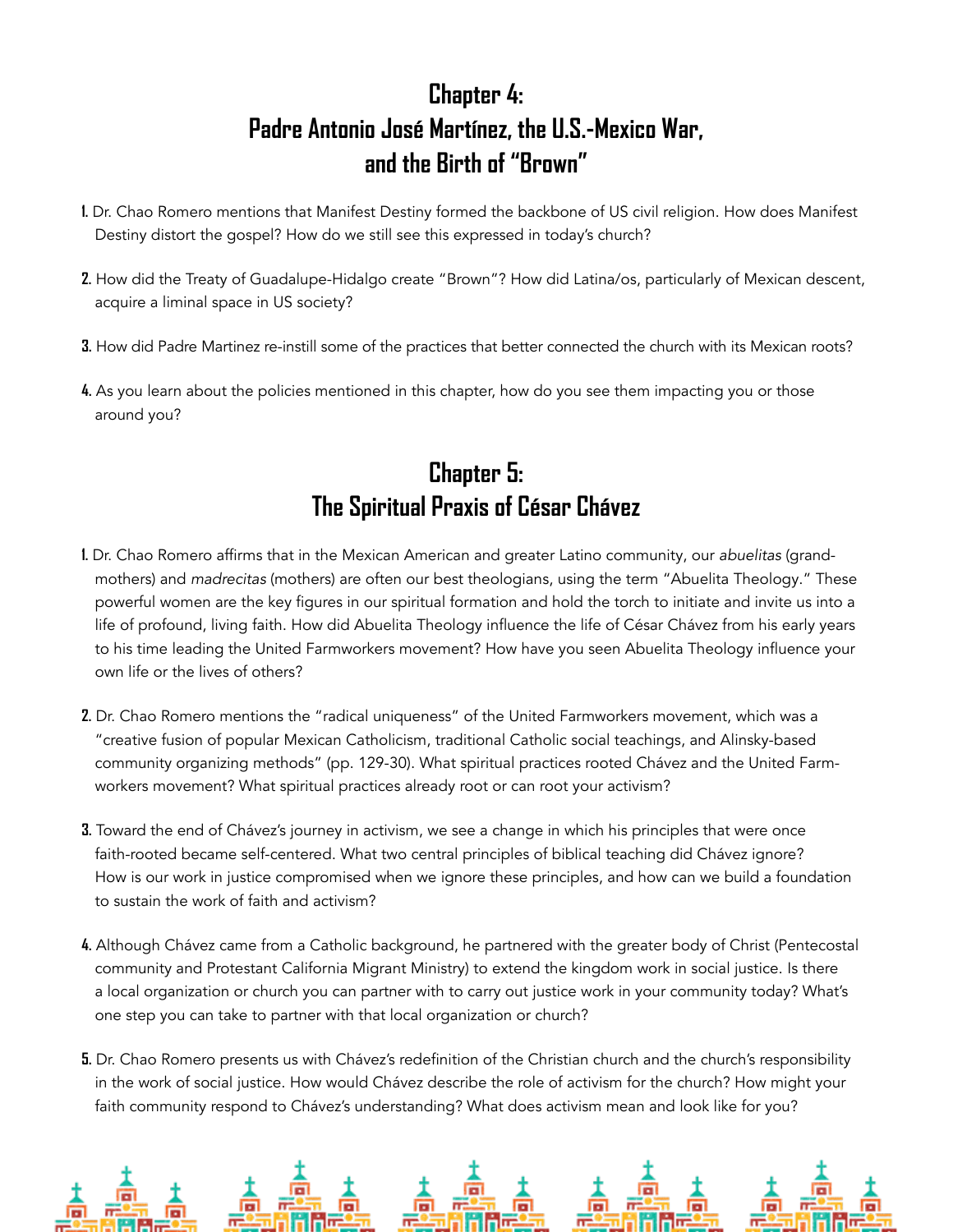#### **Chapter 6: Social Justice Theologies of Latin America**

- **1.** After Catholic bishops from Latin America gathered at the conference of Medellín in 1968, the Liberation Theology movement "was launched as a pastoral response to the socioeconomic injustice and violent political repression" throughout Latin America (p. 143). Describe the three central themes of Liberation Theology. How do these themes resonate with you and your faith community's understanding of God?
- **2.** In this chapter, the acronym BCC is presented to the reader. What does BCC stand for, and what was its mission/goal in the local church communities of Latin America? What two structural levels additionally complimented BCC? How can a ministry in your church form a similar model?
- **3.** In this chapter, Dr. Chao Romero identifies three "limited Christologies." Name and describe them. What makes each of these a "limited" Christology? In what ways have you experienced these limited Christologies?
- **4.** During the 1960s and '70s, Latin American evangelical theology began to shift in response to the unrest throughout Latin America. The decolonization of faith led to the framework and theology of "misión integral." What is misión integral? What distinguishes the Protestant evangelical practice of misión integral from the Catholic practice of Liberation Theology?
- **5.** From a biblical context, to what did liberation theologians parallel the suffering of the poor of Latin America? How does God's liberation bring life? How can this liberation bring life to our social issues today in the United States? What does liberation mean to your community?

#### **Chapter 7: Liberation Theology in Practice**

- **1.** Dr. Chao Romero opens the chapter by saying, "No *testimonio* better captures the spirit of Liberation Theology than that of Archbishop Oscar Romero of El Salvador" (p. 163). In your own words, describe the testimonio of Oscar Romero. What caused his *conscientización*? What was Archbishop Romero's first act of prophetic witness after this moment, and how did it challenge the socioeconomic divide of El Salvador?
- **2.** Archbishop Romero believed that the poor should guide the church in justice and should be the leaders of their own spiritual and social liberation. What roles do the poor play in current movements for justice in our contexts? How can we reimagine our spaces and communities in a way that will have the poor lead?
- **3.** Archbishop Romero uses the language of "force of love" and "violence of love" to describe the work of Christ and the church. How do you understand these concepts within Archbishop Romero's message? How do we apply these concepts to the work of the church today? What does the "force of love" and the "violence of love" look like in your context?
- **4.** How did Archbishop Romero use the biblical truth of the image of Christ and Christ as Liberator to preach a God of justice and salvation to the rural poor of El Salvador? In what ways was his preaching distinguished from a narrow and hyperindividualistic gospel that falls short of being good news to the poor?

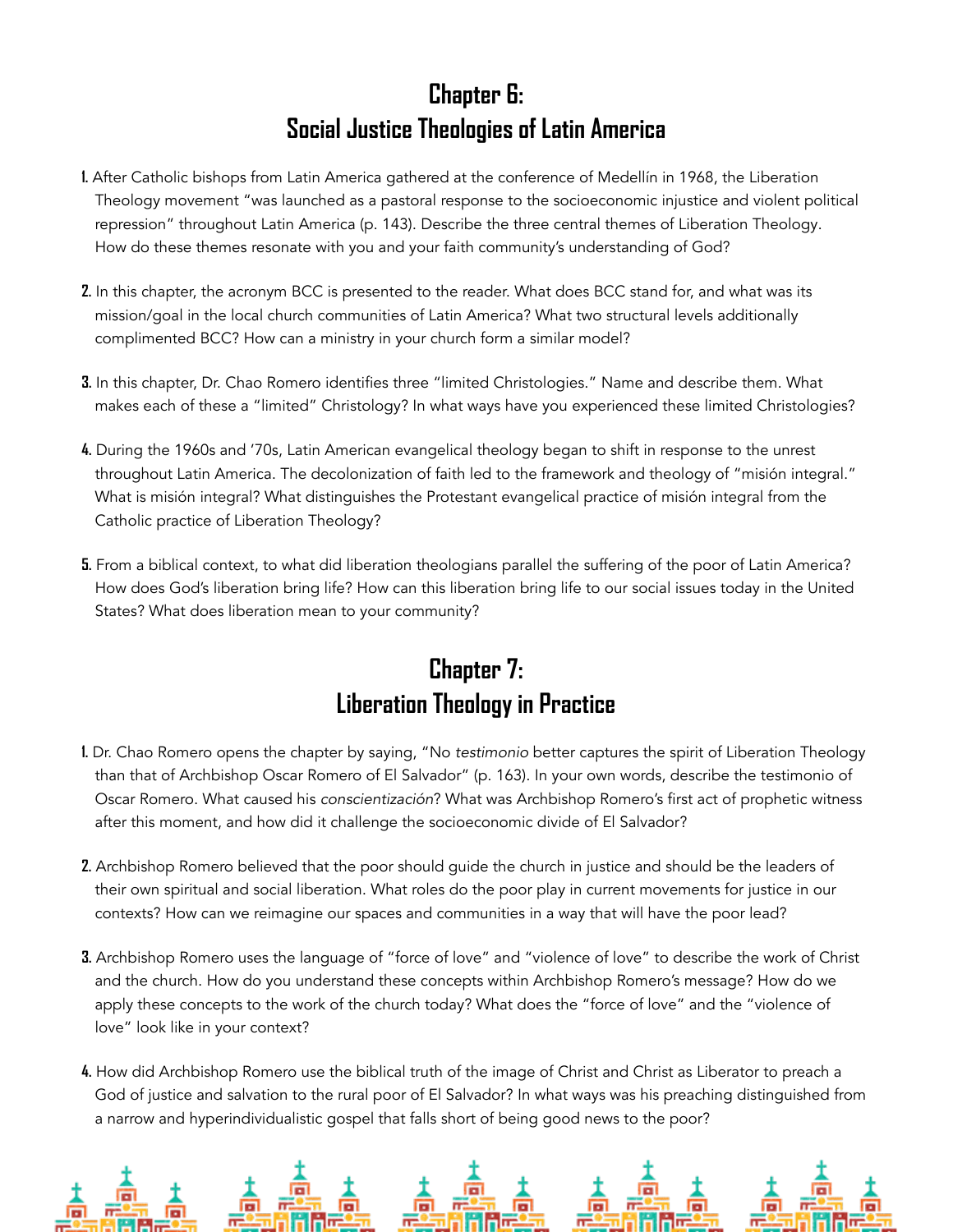- **5.** What was so symbolic about Archbishop Romero's biblical reading of John 12:23-26 on March 24, 1980? In what way did this reading encourage us to follow the model of Christ, his body and blood?
- **6.** For Archbishop Romero, who is the source of liberation? How did Archbishop Romero understand human agency in the process of liberation? How does his perspective challenge current dialogues about social justice? How does Archbishop Romero inspire you to the work of justice today?

#### **Chapter 8: Recent Social Justice Theologies of U.S. Latinas/os**

- **1.** How would you describe the concept of *teología en conjunto* or collaborative communal theology? How have you seen this theological approach in your own life and your local church context?
- **2.** This chapter introduces how to read the Bible from a Latina/o perspective.
	- **a.** Latino theologian Justo González introduced the concept of reading the Bible with "Hispanic eyes." What does this mean, and why is it important to recognize the role of our ethnic culture and experience in biblical interpretation?
	- **b.** Dr. Chao Romero also introduces the term "militant reading," coined by Gustavo Gutíerrez. How does "a militant reading" of Scripture view and approach the Bible? How would your reading of the Bible change if you embraced a militant reading?
- **3.** Dr. Chao Romero speaks about how "Latina theologians have extended the principle of God's preferential option for the marginalized to women" (p. 186).
	- **a.** What does "mujerista theology" mean? What is the role of "lo cotidiano" within this theological framework?
	- **b.** What triple emphasis is characteristic of Latina evangélica theology? What is the relationship between Latina evangélica theology and mujerista theology?
	- **c.** What contributions have women theologians made to the understanding of the Holy Spirit?
- **4.** Pentecostal Latina/o theology is also introduced in this chapter.
	- **a.** How does speaking in tongues and the baptism of the Holy Spirit lead individuals to multicultural communities, proclamation of good news to the poor, and the enactment of justice for all who are oppressed? What Pentecostal theological imaginations can we use in our communities to further faith-rooted justice work?
	- **b.** It comes as no surprise that pneumatology and eschatology play a central role in US Latina/o Pentecostal social ethics. How do these two doctrines shape the ethics of the believer? How does your understanding of the Holy Spirit and the kingdom of God influence your ethics?
	- **c.** Dr. Chao Romero writes about "the colonial wound" in Latin America that is perpetuated by three main misconceptions. Name and briefly describe each of them. Have you seen these misconceptions at work in your faith community? How does the Holy Spirit play an active role in healing our faith community from these misconceptions?